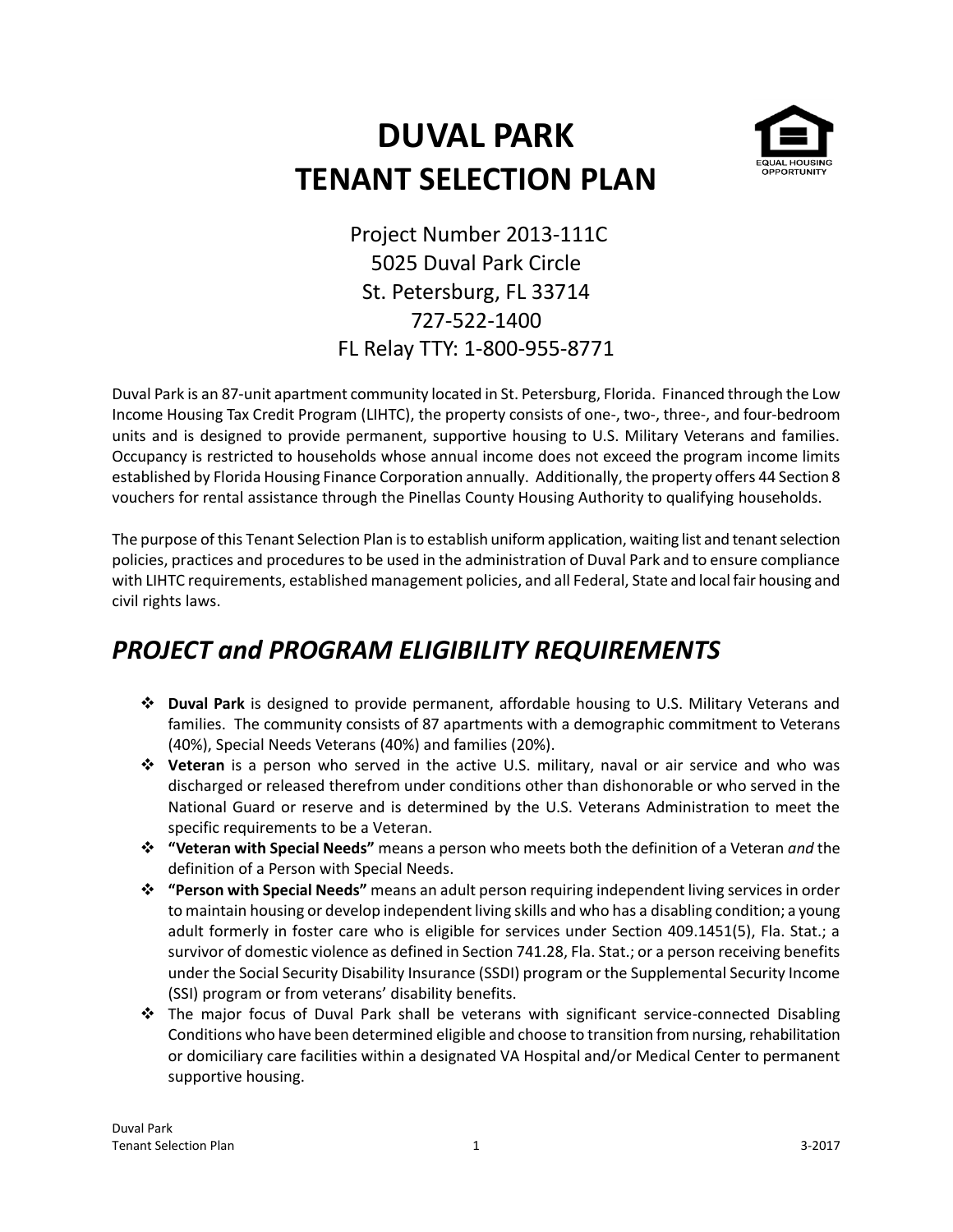$\triangle$  Applicant's annual income must not exceed program income limits established by Florida Housing Finance Corporation (FHFC) and HUD annually. Income limits for this property are listed below:

25% of units (22 apartments) at 40% of FHFC Area Median Income (AMI)

75% of units (43 apartments) at 60% of FHFC Area Median Income

Only applicants whose income is at or below the 60% income limit are eligible for occupancy. Applicant(s) must submit income and asset information for verification.

- $\cdot \cdot$  There are 44 project-based Section 8 vouchers allocated to the property through the Pinellas County Housing Authority to provide rental assistance to eligible households. The vouchers are restricted for use by households whose income does not exceed 50% of AMI, as defined by HUD.
- Assistance in subsidized housing is restricted to U.S. citizens or nationals and non-citizens who have eligible immigration status as determined by HUD. All family members, regardless of age, must declare their citizenship or immigration status.
- $\triangle$  Applicants must disclose and provide documentation of Social Security Numbers (SSN) for all family members. Applicants cannot become participants in the program unless they submit the required SSN documentation Applicants have 90 days from date they are offered a unit to disclose and/or provide documentation to verify all non-exempt household members' SSNs. Applicants may retain their position on the Waiting List during this time. After 90 days, if SSN has not been disclosed and verified, the applicant should be determined ineligible and removed from the Waiting List.
- $\cdot \cdot$  The apartment unit must be the family's sole residence and under no circumstances may any tenant benefit from more than one subsidy.

# *APPLICATION and WAITING LIST; SECTION 8 VOUCHERS*

- $\clubsuit$  Application requests can be made in person, by mail or by email:
	- Phone: 727-522-1400
	- FL Relay TTY: 1-800-955-8771
	- Email: [duvalpark@carteretmgmt.com](mailto:duvalpark@carteretmgmt.com)
- Applications completed in full and properly signed will be placed on a "Waiting List" in the order they are received, unless the applicant qualifies for an admission preference. (See discussion below regarding "Preferences.")
- $\cdot \cdot$  The waiting list will be updated periodically. Applicants will be contacted in writing to verify their continued interest in the property. Failure to respond within fourteen (14) days will result in their removal from the waiting list.
- $\cdot \cdot$  It is the policy of Duval Park that the waiting list always remains open; the waiting list is never closed to applicants.
- $\div$  As an applicant's name approaches the top of the Waiting List, the top list applicant(s) will be notified *in writing* to set up an application interview. At that time, all items on the application will be discussed and confirmed, and verification forms will be signed by the applicant authorizing Management to verify all of these issues/items. The applicant must also pay an application fee of \$25 per adult applicant. Management must make an attempt to verify all factors with "third party" written verification, per applicable program regulations and procedures. *Eligibility for housing can be confirmed only after all items of income, assets, household composition, etc. are verified*.
- $\cdot \cdot$  In the event an applicant does not respond to the letter, Management will make one attempt to contact the applicant by telephone. If the applicant fails to respond within 24 hours, the application shall be removed from the waiting list.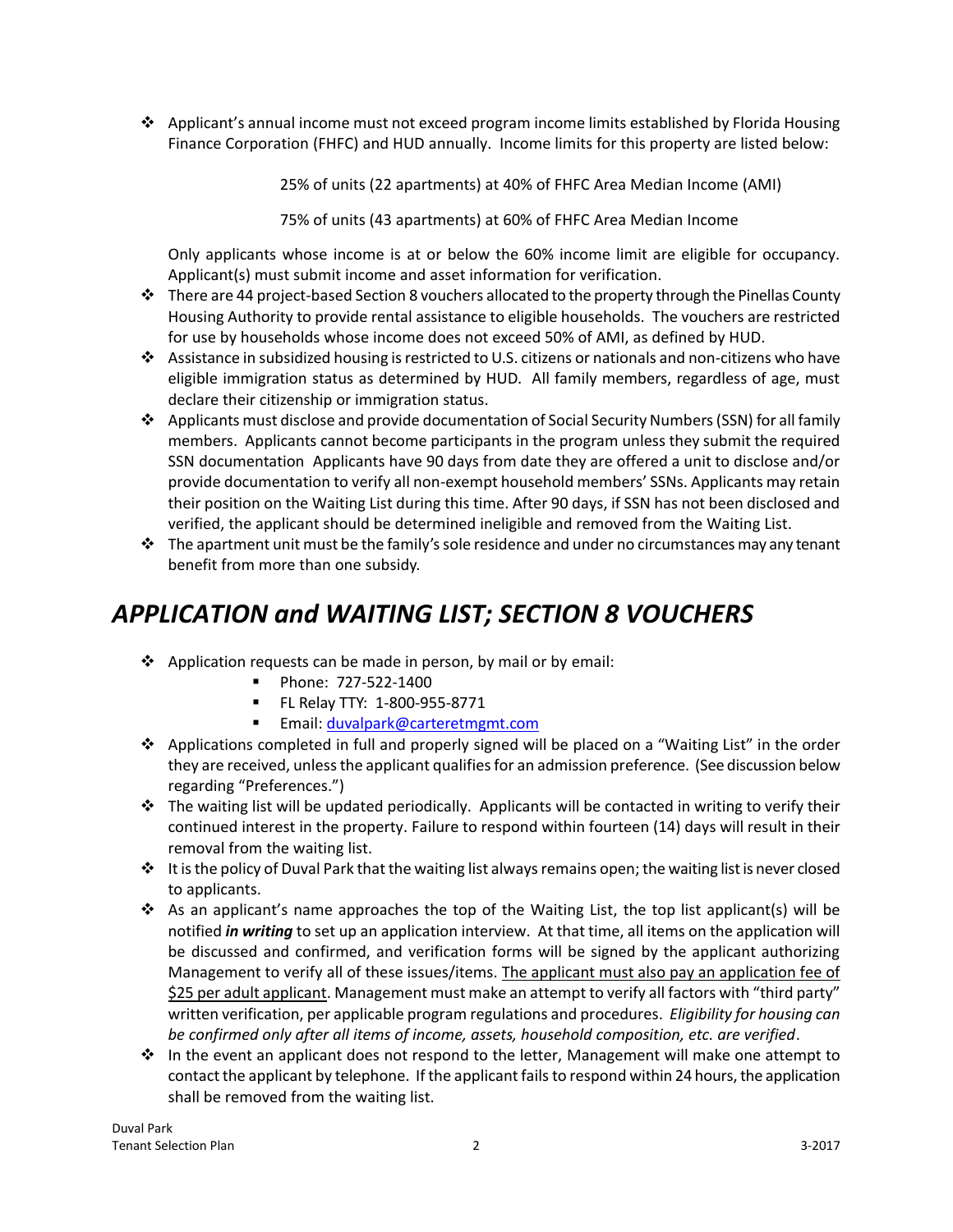- ❖ Applicant(s) will be allowed to refuse the first offer of a unit for any reason but will be advised that if he/she refuses a second offer, the applicant's name shall be removed from the waiting list. If the second refusal is due to a disability or an extenuating circumstance, however, then another offer will be made as a reasonable accommodation. Applicants who refuse a unit a second time shall be advised that they can reapply, but that their application will be treated as a new application for waiting list priorities.
- Management will document all of its attempts at contacting the applicant, including attaching copies of any letters and the time, date, and result of any telephone contact to each application.
- $\div$  The property has 44 project-based vouchers for use by families whose household income qualifies them for this program. When a voucher is available, it will be offered to households currently residing in the community based on the following priority:
	- Households transferring for a reasonable accommodation who need a voucher to accomplish this transfer.
	- Households transferring due to under- or over-housed occupancy standards who need a voucher to accomplish this transfer.
	- Households who have requested rental assistance, in order of move-in date.

If no eligible household is residing in the community, the voucher will be offered to the first eligible household on the waitlist. In order to utilize the voucher, the household must be certified by the Pinellas County Housing Authority, which also conducts a physical inspection of the apartment. To maintain the voucher, the household must observe all Housing Authority regulations regarding income reporting, recertification, and other requirements. Management will alert the Housing Authority when there is a vacant unit and an available voucher. The Housing Authority may proffer the unit to an applicant from their internal waitlist should Duval Park not have an eligible applicant waiting for the voucher.

#### *PREFERENCES*

- $\div$  It is the policy of the Property that a preference does not guarantee admission. Every applicant must still meet the Property's Tenant Selection Plan standards for acceptance as a resident.
- $\cdot$  Duval Park shall give preference in rental of units to veterans. Forty percent (40%) of all units 35 units – are reserved for occupancy by veterans and 40% – 36 units – are reserved for veterans with special needs; i.e., veterans whose disability has been determined by the Veteran's Administration to be service-connected. For units designed as accessible for veterans with special needs, whose disability has been determined by the Veteran's Administration to be service-connected, households containing at least one person with such impairment will have first priority for these units. Depending upon that response, the units will be made available to other disabled veterans.
- Twenty-five percent (25%) of Duval Park's vacancies each year must be set-aside for households whose income does not exceed 40% of the area median income ("extremely low-income") as published by Florida Housing Finance Corporation. Therefore, persons lower on the waiting list could be offered an apartment first to satisfy this 25% regulation.
- \* To implement this preference, Duval Park will select the first extremely low-income applicant on the waiting list (which may mean "skipping over" some applicants with higher incomes) for the available unit, and then select the next eligible applicant currently at the top of the waiting list (regardless of income level) for the next available unit. As subsequent units become available, Resident selection continues to alternate between the next extremely low-income applicant and the eligible applicant at the top of the waiting list until the 25% target is reached.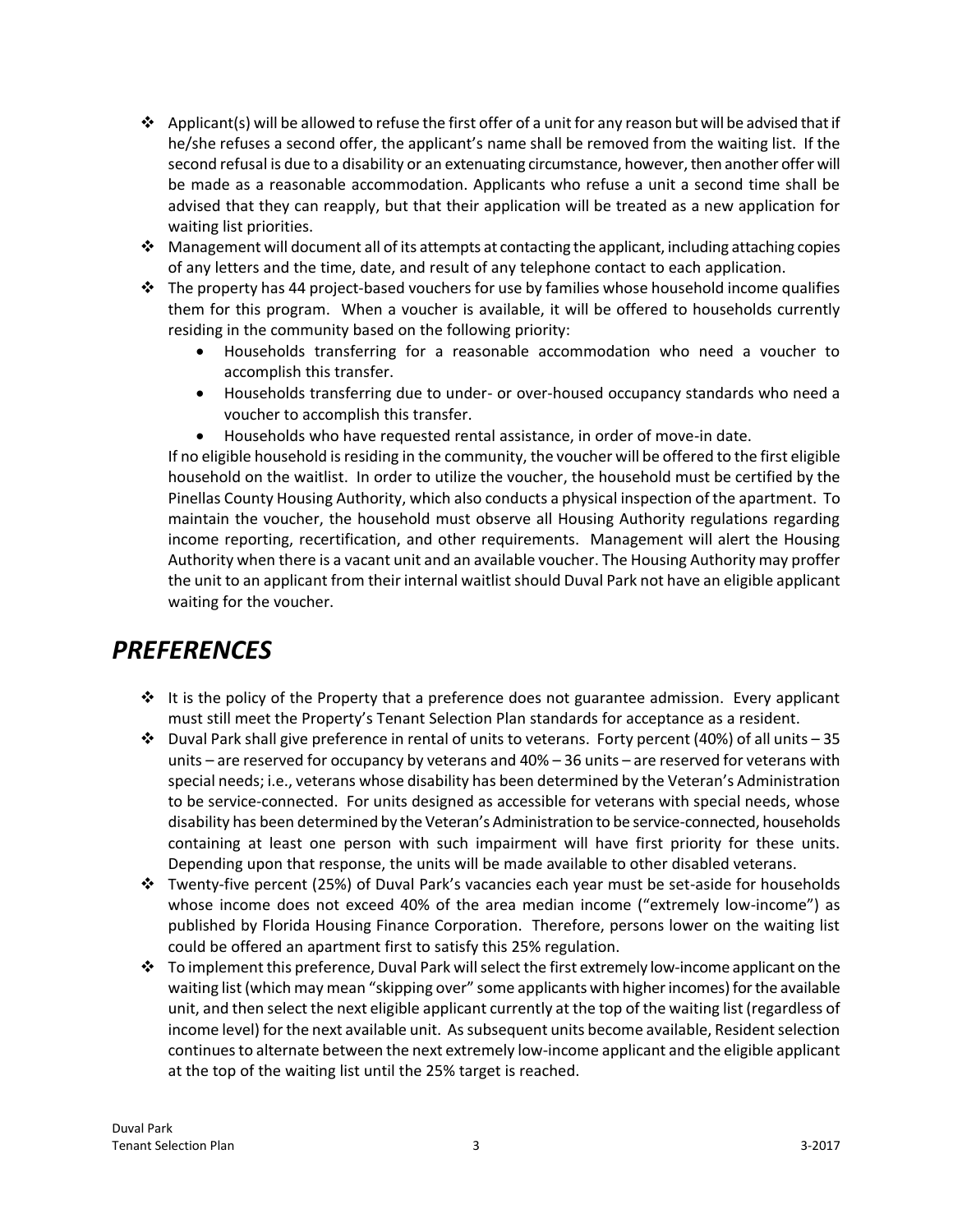- $\cdot$  Management will give priority for accessible units to applicants with disabilities who require the accessible features of the unit over applicants without disabilities who do not require such accessibility features.
- $\cdot \cdot$  Preference will be given to a household already in occupancy that requires a transfer as a reasonable accommodation for a disability, or because of a change in household size or composition that results in the unit being over occupied or under occupied based on the occupancy standards set forth in this TSP. If applicable, an existing household that requires a different unit size or type will have a priority over other households on the Waiting List for the unit that has become vacant, and will be provided an opportunity to transfer to the vacant unit in the following order of preference:
	- A household requiring a unit transfer as a reasonable accommodation for a disability;
	- A household requiring a unit transfer because of a change in household size or composition that results in the unit being over occupied or under occupied based on the occupancy standards set forth in this TSP or occupancy standards as mandated by the Housing Authority that provides rental assistance to the household.
- Where preferences apply, applicants with a verified preference will be moved to the top of the waiting list above persons without a preference.

### *APPLICANT SCREENING CRITERIA*

Strict tenant selection standards are vital in order to continue our high standards of living conditions at Duval Park and to protect the value of the property. The following screening standards and methods will be applied to all applicant(s) and will be employed fairly and consistently in order to determine suitability for this community.

- **Credit History:** The purpose of reviewing an applicant's credit history is to determine how well applicants meet their financial obligations.
	- 1. Applicants must have sufficient income to ensure that they are able to pay the rent. Combined gross income must equal 2.5 times the amount of rent. Acceptable income verification includes: Six (6) weeks of consecutive paystubs, a notarized letter from current employer indicating salary and hours worked; previous year W-2 and/or profit and loss statement if self-employed; or proof of assets equal to six months' worth of rental payments for the stated rent. Applicants with housing choice vouchers or other rental assistance are not required to meet minimum income requirements.
	- 2. Applicant must demonstrate through previous tenancies and other credit activity that they are disposed to paying rent and other bills in a timely manner. Negative reports on the applicant's credit are grounds for denial. Examples of negative standing are credit or installment delinquencies, credit accounts that are currently in collection or previous charge-offs (includes open accounts from a utility, telephone service or cable company), public record collections and judgments, bad credit status, federal or state tax liens within the past three (3) years, etc. Outstanding balances owing to a prior management company or housing complex can be grounds for denial.
	- 3. A lack of credit history, as opposed to poor credit history, is not sufficient justification for rejecting an application.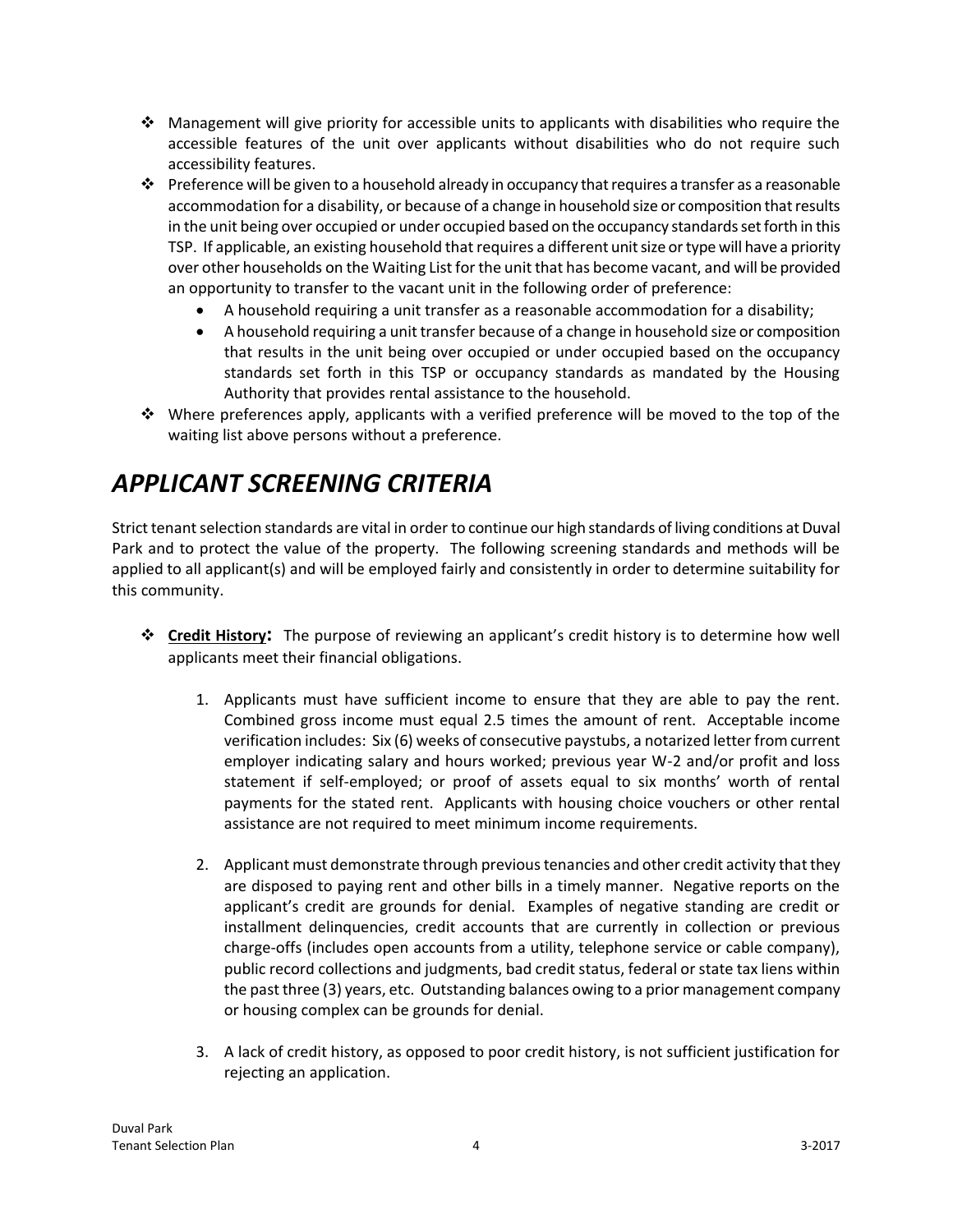- 4. Management may consider extenuating circumstances regarding credit history problems; for example, credit problems due to unforeseen medical bills.
- **Rental History:** References from present and previous landlords for a minimum of three (3) years prior to application will be obtained. The absence of a landlord reference shall not adversely affect the applicant. An applicant may be rejected if this report documents one or more of the following:
	- 1. Outstanding monies owed to previous landlord(s) (e.g., rent, damages, other);
	- 2. A history of non-payment of rent or making habitually late payments;
	- 3. Eviction from federally funded and/or non-federally funds housing within at least the last three years;
	- 4. Violation of lease and/or house rules, such as, poor housekeeping practices, a history of disruptive behaviors, a history of property damage or abuse beyond normal wear, failure to cooperate with applicable recertification procedures, termination of assistance for fraud.
- **Criminal History:** All applicants, as well as all members of the household who will reside in the apartment (including Live-in Aides), shall be subject at move-in to a criminal background check including, but not limited to, a mandatory screening review of the lifetime registration list under a state's sex offender registration program. This screening shall be conducted in the State of Florida and in any other state where the applicant and members of the applicant's household are known to have resided. The sex offender background check shall be completed at move-in and at annual recertification. The following situations will constitute grounds for rejection:
	- 1. Any conviction or adjudication other than an acquittal of a felony within the past five (5) years. An exception to this provision would be an applicant whose only felony is for possession or use of illegal drugs and who has successfully completed an approved, supervised drug rehabilitation program.
	- 2. Applicant(s) with a felony conviction or adjudication prior to five years from the time of application may be considered for occupancy if, in management's sole judgment, the facts suggest that future criminal activity is unlikely. Some examples of this provision include:
		- The offense was not a crime against persons or property; or
		- The circumstances leading to the crime, including pattern of behavior, have changed to suggest that the person has been rehabilitated.
	- 3. Felony or misdemeanor history relating to other criminal activity that would threaten the health, safety, or right to peaceful enjoyment of the premises by other residents, or of the site's employees, contractors, or agents.
	- 4. Any household member being subject to lifetime registration requirement under the sex offender registration program.
	- 5. Any household member appearing on the list of known terrorists and wanted fugitives a provided by the Office of Foreign Asset Control (OFAC), federal agencies to include the FBI or other state and local law enforcement agencies.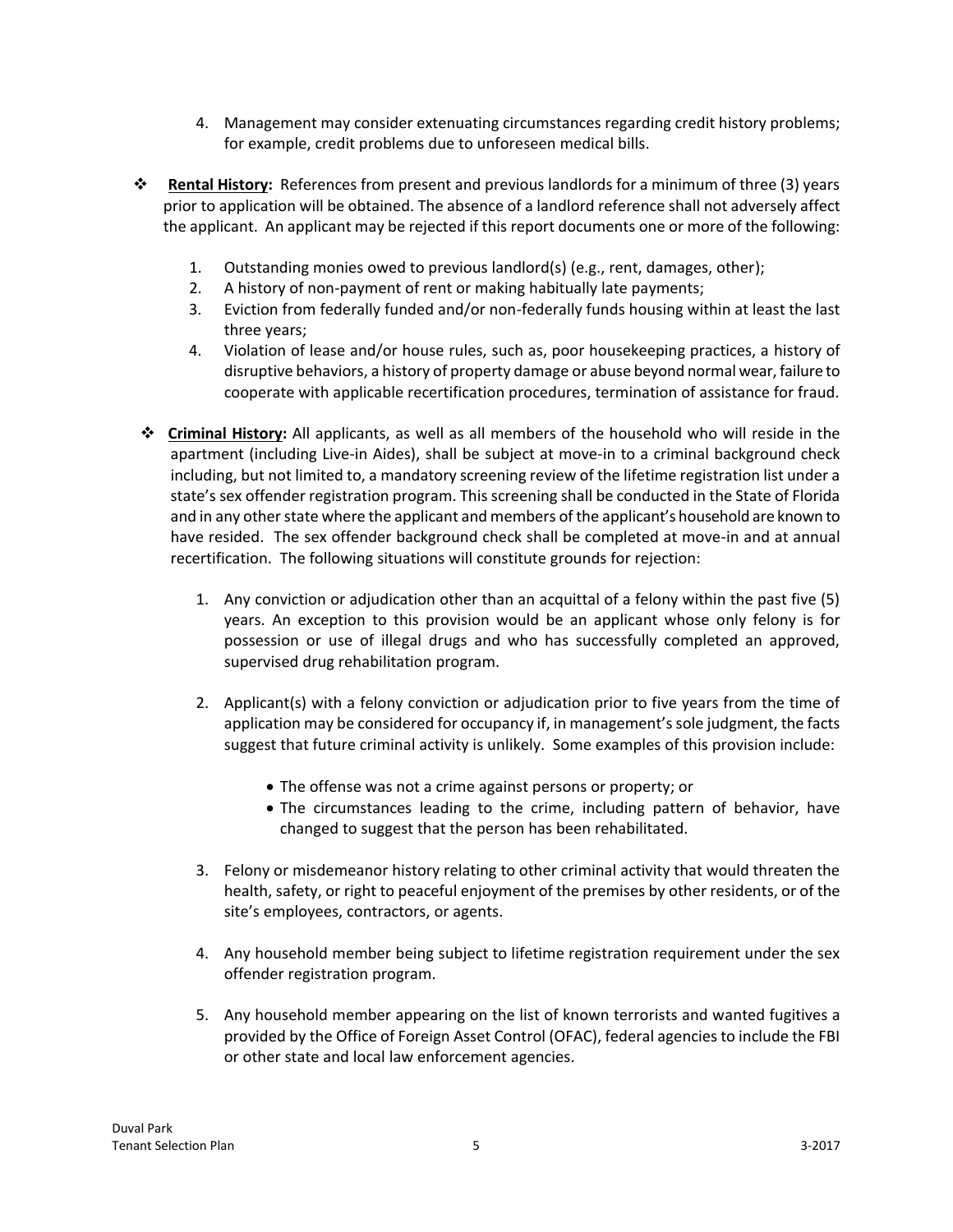- 6. Any household containing a member(s) who was evicted in at least the last three years from Federally-assisted housing for drug-related criminal activity. Two exceptions apply:
	- The evicted household member who engaged in drug-related criminal activity has successfully completed a supervised drug rehabilitation program; or
	- The circumstances leading to the eviction no longer exist (e.g., the household member no longer resides with the applicant household.
- 7. Any household member currently engaging in illegal drug use, or there is reasonable cause to believe that a household member's illegal use (or a pattern of illegal use) of a drug or abuse of alcohol may interfere with the health, safety, or right to peaceful enjoyment of the premises by other residents. (Screening standards must be based on behavior, not the condition of alcoholism.)
- **8.** Unlawfully obtaining government assistance.

# *STUDENT STATUS ELIGIBILITY FOR LOW INCOME HOUSING TAX CREDIT (LIHTC) PROGRAMS*

The LIHTC program *prohibits*the rental of set-aside units to entirely full-time student households unless the household meets one of the following exceptions:

- The students are married and eligible to file a joint federal income tax return; or
- Applicant/Head of Household student is a single parent residing with his/her minor children, and such parent is not a dependent of another individual, and the children are not dependents of another individual other than the non-resident parent; or
- Applicant/Head of Household is a student receiving assistance under Title IV of the Social Security Act, also known as Temporary Assistance to Needy Families (TANF); or
- Applicant/Head of Household is a student enrolled in a job training program receiving assistance under the Workforce Investment Act (formerly known as the Job Training Partnership Act) or under other similar federal, state, or local program.; or
- $\triangleleft$  Applicant/Head of Household was previously under the care and placement responsibility of the State agency responsible for administering a plan under title IV of the Social Security Act (i.e., Foster Care).

#### *NOTIFICATION OF APPLICANT REJECTION*

- $\div$  If an applicant is denied admission to the property, he/she will receive a written notice stating the reason(s) for the rejection. The applicant has the right to respond in writing or request a meeting to dispute the rejection within 14 days of the notice. Persons with disabilities have the right to request reasonable accommodations to participate in the informal hearing process.
- $\div$  If the applicant(s) requests a meeting to discuss the applicant's rejection, it will be conducted by a member of the Management's staff who was not involved in the initial decision to deny admission or assistance. Within five (5) business days of the owner response or meeting, the owner will advise the applicant(s) in writing of the final decision on eligibility.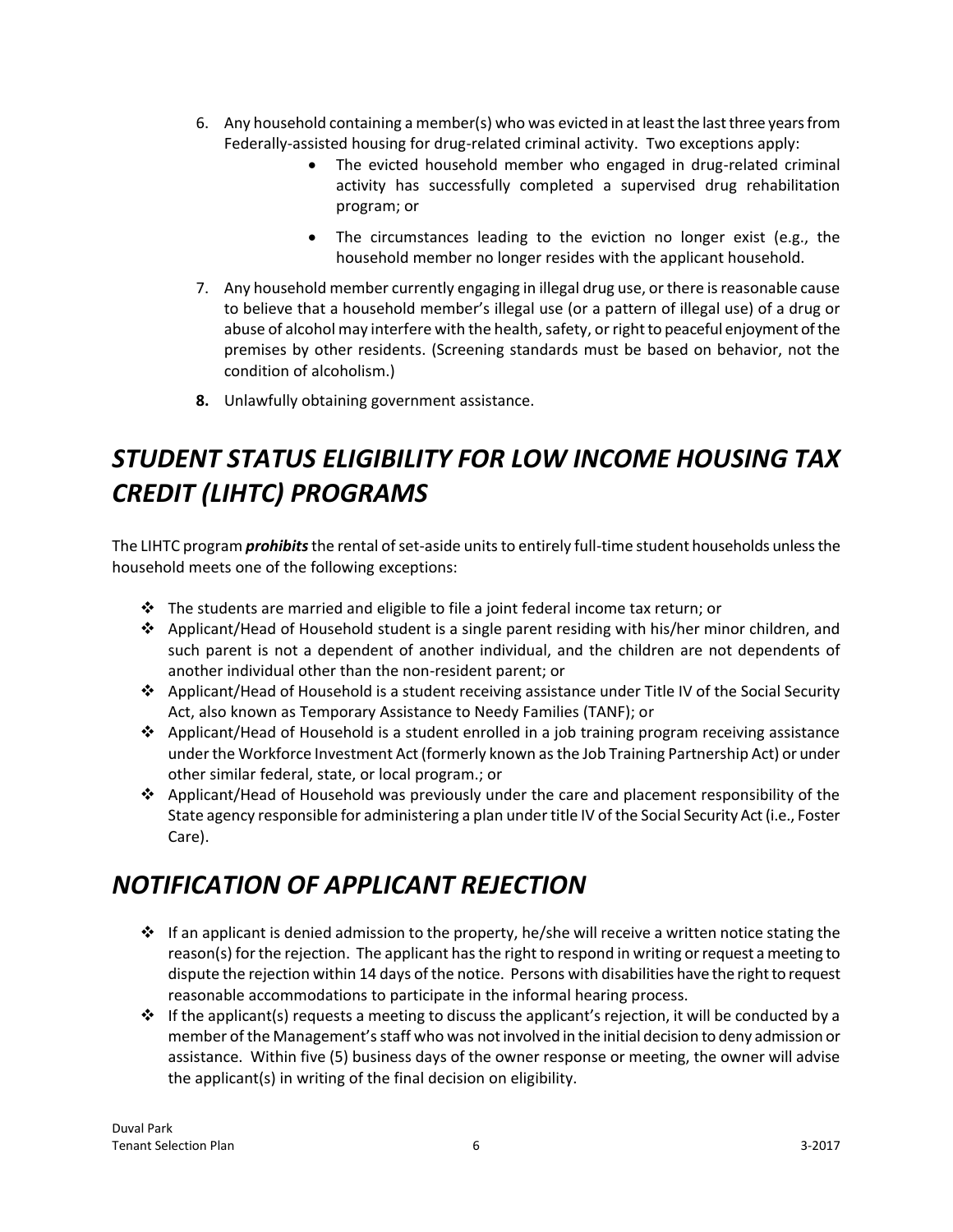#### *UNIT ASSIGNMENT/OCCUPANCY STANDARDS*

 $\bullet$  Occupancy standards must comply with federal, state and local occupancy standards, and/or laws in connection with occupancy requirements, fair housing and civil rights laws, as well as landlordtenant laws and zoning restrictions. The occupancy standards for this property are:

| 1 Bedroom | up to 3 persons |
|-----------|-----------------|
| 2 Bedroom | up to 5 persons |
| 3 Bedroom | up to 7 persons |
| 4 Bedroom | up to 9 persons |

 $\triangle$  Applicants shall be given an opportunity to select from vacant units based upon their priority classification. In other words, applicants shall choose units on a first come, first served basis.

#### *UNIT TRANSFER POLICY*

- $\hat{\mathbf{v}}$  An in-house waitlist will be maintained for residents seeking unit transfers. Transfers will be completed in the following order:
	- Those seeking transfer for reasonable accommodation.
	- A household requiring a unit transfer because of a change in household size or composition that results in the units being over occupied or under occupied.
	- All other requests will occur in chronological order by the date the request was made.
- Residents who wish to transfer to a different unit must complete a "Unit Transfer Request" form. Their name will be added to the waiting list for the type of apartment they want. In order to transfer, residents must have completed a one-year lease in their current apartment prior to requesting a transfer within the community and must be in good standing in the Duval Park community. For example, if an applicant has received a letter regarding issues such as cleanliness of apartment, behavior with the community or violation of any rules that warranted a written letter in the applicant's file, the resident may not be eligible for transfer. Resident's current apartment must be clean, free of trash, garbage, waste and alterations. For any resident utilizing a Section 8 voucher, the transfer will be contingent upon approval of and coordination with the Pinellas County Housing Authority. In addition to the above-mentioned eligibility, there is a \$300 non-refundable transfer fee, which helps defray some of the costs associated with making the unit ready for occupancy by a new household.
- **Transfer for Reasonable Accommodation**: Residents who seek a transfer as reasonable accommodation for a disability will be transferred at the expense of Duval Park, provided that the transfer is an accommodation to a verified disability or medical reason. The resident must provide written documentation from a licensed physician, psychologist, clinical social worker or other licensed health care professional stating that such an accommodation is necessary for the resident's verified disability or medical reason. Transfer for reasonable accommodation *does not* include factors of view, noise, or apartment location when these factors are not related to the disability.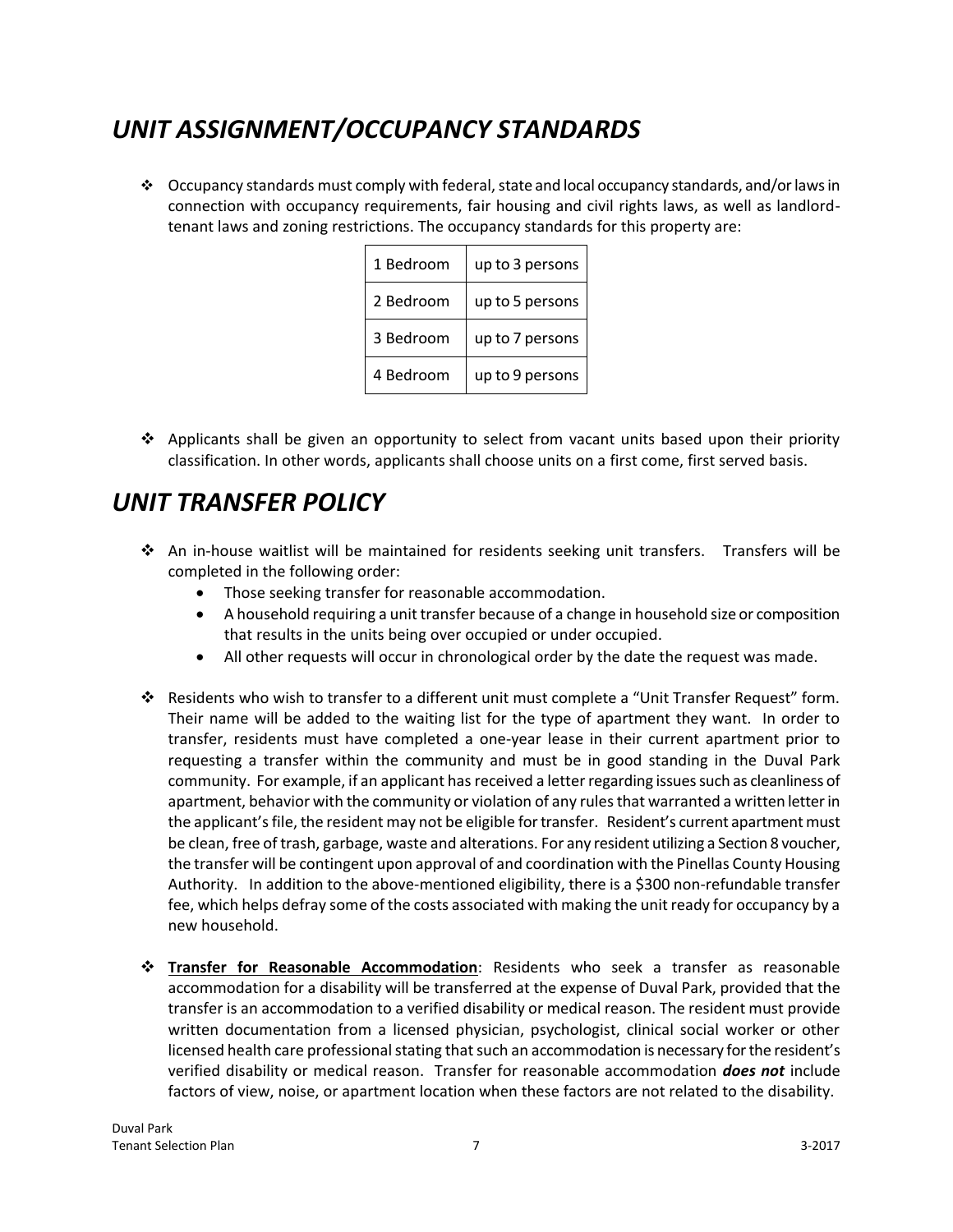- $\cdot \cdot$  To facilitate transfers for reasonable accommodation, over-/under-housing, or housing vouchers, the \$300 non-refundable transfer fee will be waived.
- Except in the case of a reasonable accommodation or when the transfer is due to un-inhabitability through no fault of the resident, the resident will pay all moving costs related to the transfer.

# *VIOLENCE AGAINST WOMEN ACT (VAWA)*

The Violence Against Women and Justice Department Reauthorization Act of 2005, as amended, protects residents who are victims of domestic violence, dating violence, sexual assault or stalking from being evicted or terminated from housing assistance based on acts of such violence against them. Management understands that, regardless of whether state or local laws protect victims of domestic violence, dating violence, sexual assault or stalking, people who have been victims of violence have certain rights under the Violence Against Women Act (VAWA). If any resident wishes to exercise the protections provided in the VAWA, he/she should contact Management immediately. The owner/agent is committed to ensuring that the Privacy Act is enforced in this and all other situations.

Some key points provided in the Act include:

- An applicant's or program participant's status as a victim of domestic violence, dating violence, sexual assault or stalking is not a basis for denial of rental assistance OR admission if the applicant otherwise qualifies for assistance or admission.
- An incident or incidents of actual or threatened domestic violence, dating violence, sexual assault or stalking will not be construed as serious or repeated violations of a lease or other "good cause" for terminating assistance, tenancy or occupancy rights of a victim of abuse.
- Criminal activity related to domestic violence, dating violence, sexual assault or stalking by a member of a tenant's household or guest/person under the control of tenant shall NOT be cause for termination of assistance, tenancy or occupancy rights of the victim of the criminal acts.
- Assistance may be terminated or a lease "bifurcated" in order to remove an offending household member from the home. Whether or not the individual is a signatory to the lease and lawful tenant, if he/she engages in a criminal act of physical violence against family members or others, he/she stands to be evicted, removed, or have his/her occupancy rights terminated. This action is taken while allowing the victim, who is a tenant or a lawful occupant, to remain.
- Notwithstanding VAWA, Management may terminate tenant's tenancy under the lease if it can demonstrate an "actual or imminent threat" to other tenants or those employed at or providing service to the property if the tenant's tenancy is not terminated.
- Residents in assisted housing who face violence may be allowed early lease termination for a matter of safety.

Duval Park will not assume that any act is a result of abuse covered under VAWA. In order to receive the protections outlined in VAWA, the applicant/resident must specify that he/she wishes to exercise these protections.